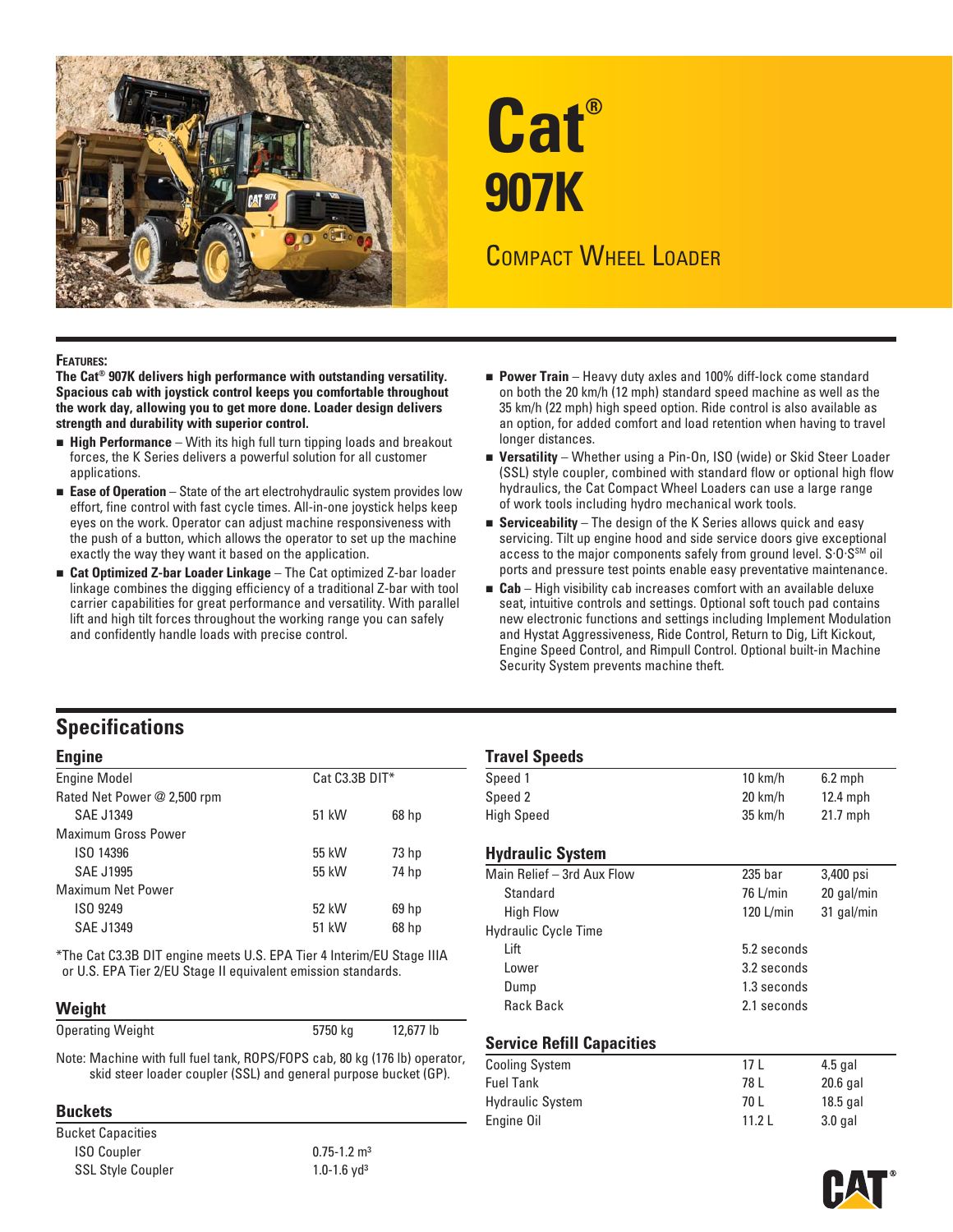# **907K Compact Wheel Loader**



### **Dimensions**

(All dimensions are approximate. Dimensions shown are based on the machine equipped with general purpose bucket and standard 405/70 SPT9 tires.)

|                                           |                 | <b>With ISO Coupler</b> |                   | <b>With SSL Coupler</b> |
|-------------------------------------------|-----------------|-------------------------|-------------------|-------------------------|
| 1 Cab Height                              | 2585 mm         | $8$ ft $6$ in           | 2585 mm           | $8$ ft $6$ in           |
| 2 Ground Clearance                        | 300 mm          | 11.8 in                 | 300 mm            | $11.8$ in               |
| 3 Wheelbase                               | 2170 mm         | 7 ft 1 in               | 2170 mm           | 7ft1in                  |
| 4 Overall Length with Bucket              | 5469 mm         | 17 ft 11 in             | 5585 mm           | 18 ft 4 in              |
| 5 Reach at Maximum Dump Height            | 725 mm          | $2$ ft 4 in             | 810 mm            | $2$ ft $8$ in           |
| 6 Dig Depth                               | 95 mm           | 3.7 in                  | $90 \text{ mm}$   | $3.5$ in                |
| 7 Maximum Dump Height                     | 2478 mm         | 8 ft 1 in               | 2395 mm           | 7 ft 10 in              |
| 8 Load Over Height                        | 3027 mm         | 9 ft 11 in              | 3035 mm           | 9 ft 11 in              |
| 9 Hinge Pin at Maximum Height             | 3227 mm         | 10 ft 7 in              | 3230 mm           | 10 ft 7 in              |
| 10 Departure Angle (Degrees)              | $33^\circ$      |                         | $33^\circ$        |                         |
| 11 Overall Length with Forks              | 5915 mm         | 19 ft 4 in              | 5945 mm           | 19 ft 6 in              |
| 12 Reach at Ground Level                  | 720 mm          | $2$ ft 4 in             | 750 mm            | $2$ ft $6$ in           |
| 13 Maximum Reach                          | 1215 mm         | 3 ft 11 in              | 1265 mm           | 4 ft 2 in               |
| 14 Fork Depth Below Ground (Above Ground) | $25 \text{ mm}$ | $1.0$ in                | $(45 \text{ mm})$ | $(1.8 \text{ in})$      |
| 15 Fork Height at Maximum Reach           | 1425 mm         | $4$ ft $8$ in           | 1490 mm           | 4 ft 11 in              |
| 16 Maximum Fork Height                    | 3090 mm         | 10 ft 1 in              | 3160 mm           | 10 ft 4 in              |
| 17 Fork Reach at Maximum Height           | 445 mm          | $1$ ft 5 in             | 505 mm            | 1 ft 8 in               |
| 18 Turning Radius Over Bucket             | 4489 mm         | 14 ft 8 in              | 4515 mm           | 14 ft 10 in             |
| 19 Turning Radius Inside Tire             | 2240 mm         | $7$ ft 4 in             | 2240 mm           | $7$ ft 4 in             |
| 20 Width Over Bucket                      | 2045 mm         | $6$ ft $8$ in           | 2035 mm           | $6$ ft $8$ in           |
| 21 Tire Gauge                             | 1420 mm         | $4$ ft $8$ in           | 1420 mm           | $4$ ft $8$ in           |
| 22 Machine Width                          | 1840 mm         | 6 ft                    | 1840 mm           | 6 ft                    |
| 23 Articulation Angle (Degrees)           | $39^\circ$      |                         | $39^\circ$        |                         |
| 24 Dump Angle at Maximum Height (Degrees) | $45^{\circ}$    |                         | $45^{\circ}$      |                         |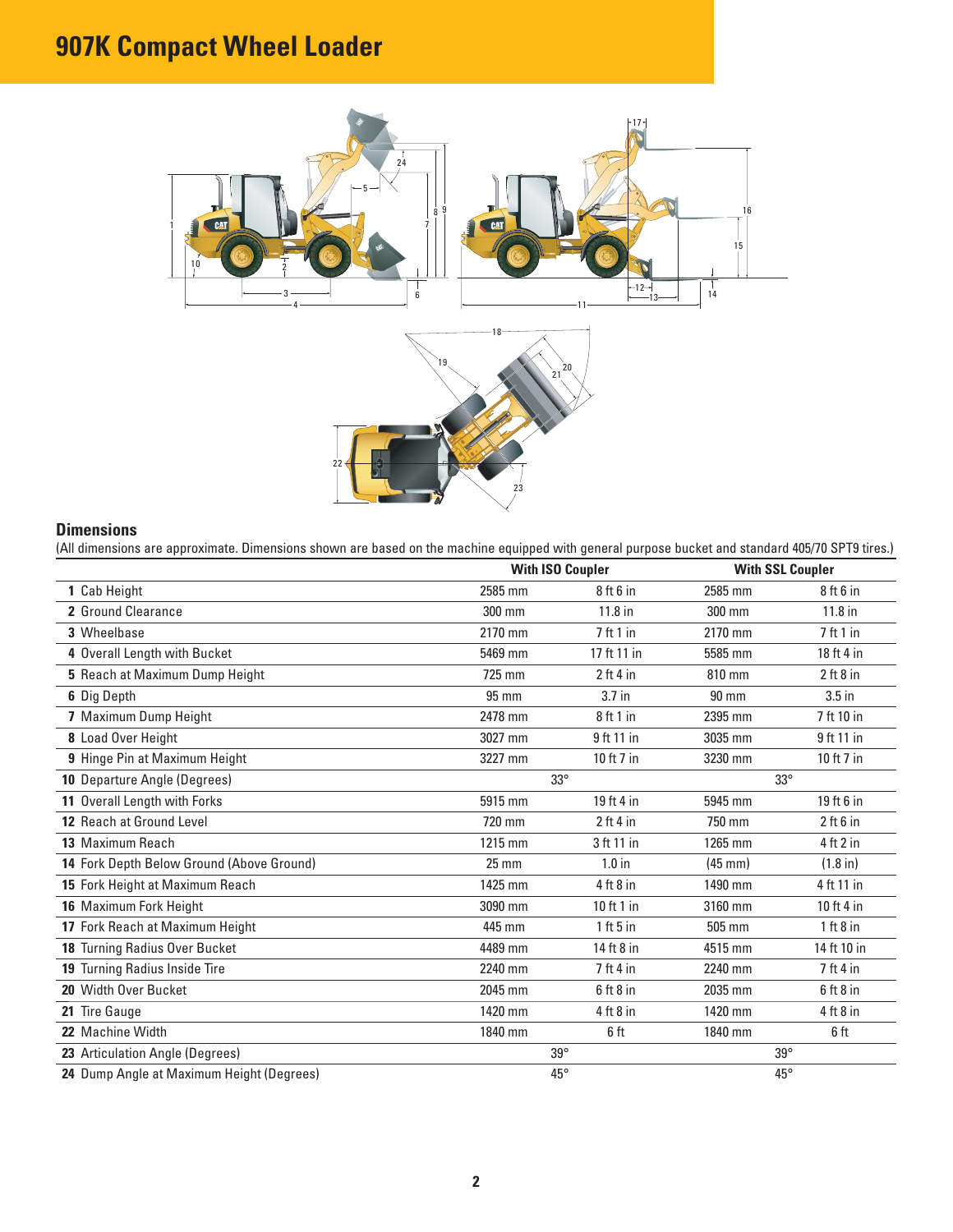# **907K Compact Wheel Loader**

### **Operating Specifications**

Machine with full fuel tank, ROPS/FOPS cab, 80 kg (176 lb) operator, either SSL or ISO coupler and general purpose bucket (GP).

| <b>Coupler Type</b>                                                                                                               | <b>ISO</b>            |                       | <b>SSL</b>            |                    |
|-----------------------------------------------------------------------------------------------------------------------------------|-----------------------|-----------------------|-----------------------|--------------------|
| <b>Tire Size</b>                                                                                                                  |                       | 405/70 R18            |                       | 405/70 R18         |
| <b>Operating Weight</b>                                                                                                           | 5859 kg               | 12,913 lb             | 5750 kg               | 12,677 lb          |
| <b>Rated Bucket Capacity</b>                                                                                                      | $1.0 \; \mathrm{m}^3$ | $1.3$ yd <sup>3</sup> | $1.0 \; \mathrm{m}^3$ | $1.3 \text{ yd}^3$ |
| <b>Breakout Force, Bucket</b>                                                                                                     | 52 kN                 | 11,689 lb             | 42 kN                 | 9,442 lb           |
| Rated Operating Load at Full Turn, Bucket                                                                                         | 1880 kg               | 4,145 lb              | 1750 kg               | 3,858 lb           |
| Straight Tipping Load, Bucket                                                                                                     | 4615 kg               | 10,174 lb             | 4295 kg               | 9,469 lb           |
| Full Turn Static Tipping Load, Bucket                                                                                             | 3760 kg               | 8,289 lb              | 3500 kg               | 7,716 lb           |
| <b>Rack Back, Transport Position</b>                                                                                              | $52^{\circ}$          |                       |                       | $52^\circ$         |
| Rated Operating Load at Full Turn, Forks (EN 474-3:2006, firm and level ground, 1.25 stability<br>and 500 mm [20 in] load center) | 2292 kg               | $5,051$ lb            | 2120 kg               | 4,674 lb           |

### **Cab Features**

| <b>Standard Cab Features</b>                                                       | <b>Comfort Cab</b> | <b>Deluxe Cab</b> | Canopy    |
|------------------------------------------------------------------------------------|--------------------|-------------------|-----------|
| <b>Cup Holder</b>                                                                  |                    |                   |           |
| <b>Two Access Doors</b>                                                            | $\bullet$          | ٠                 |           |
| <b>Fixed Steering Column</b>                                                       |                    |                   | ٠         |
| Adjustable Steering Column                                                         | $\bullet$          | $\bullet$         |           |
| <b>Vinyl Suspension Seat</b>                                                       |                    |                   |           |
| <b>Cloth Suspension Seat, Arm Rest</b>                                             | $\bullet$          |                   |           |
| Cloth, Electric Air Suspension, Arm/Head Rest, Lumbar Support and Heated Back Seat |                    | $\bullet$         |           |
| Left Window - Sliding                                                              | $\bullet$          | $\bullet$         |           |
| Right Window - Sliding                                                             |                    | $\bullet$         |           |
| <b>Heated Rear Window</b>                                                          | $\bullet$          | $\bullet$         |           |
| <b>Coat Hook</b>                                                                   | $\bullet$          | $\bullet$         | $\bullet$ |
| Cabin Light                                                                        |                    | $\bullet$         |           |
| Sun Visor                                                                          | $\bullet$          | ٠                 | $\bullet$ |
| Radio-ready Kit (wiring, speaker, aerial and grilles)                              |                    | $\bullet$         |           |
| <b>External Knock Back Mirrors</b>                                                 | $\bullet$          | ٠                 | $\bullet$ |
| Lockable Storage Box                                                               | $\bullet$          | $\bullet$         |           |
| Adjustable Internal Mirror                                                         | $\bullet$          | $\bullet$         |           |
| Heater                                                                             | $\bullet$          | ٠                 |           |
| <b>Optional Cab Features</b>                                                       |                    |                   |           |
| Air Conditioner                                                                    | $\bullet$          | $\bullet$         |           |
| Cat Radio/CD/MP3/WMA/AUX                                                           | $\bullet$          | ٠                 |           |
| <b>Rear Blind</b>                                                                  |                    | $\bullet$         |           |
| <b>Machine Security System</b>                                                     |                    | ٠                 |           |
| Radio-ready Kit (wiring, speaker, aerial and grilles)                              |                    |                   |           |

### **Maximum Material Densities**

Based on ISO 7546:1983, and rated operating loads at full turn.

| <b>Bucket Type</b>              |                       | <b>General Purpose</b>     |                       | <b>Multi Purpose</b>       |                        | <b>Light Material</b>      |
|---------------------------------|-----------------------|----------------------------|-----------------------|----------------------------|------------------------|----------------------------|
| <b>Rated Capacity</b>           | $1.0 \; \mathrm{m}^3$ | l.3 vd <sup>3</sup>        | $0.75 \text{ m}^3$    | $1.0 \text{ vd}^3$         | $1.2 \text{ m}^3$      | $1.6$ vd $3$               |
| Dump Height                     | 2395 mm               | 94 in                      | 2470 mm               | 97 in                      | 2285 mm                | 90 in                      |
| <b>Maximum Material Density</b> | $1584 \text{ kg/m}^3$ | $2,670$ lb/yd <sup>3</sup> | $2149 \text{ kg/m}^3$ | $3,622$ lb/yd <sup>3</sup> | 1218 kg/m <sup>3</sup> | $2,053$ lb/yd <sup>3</sup> |
| Bucket Width                    | 2035 mm               | 80 in                      | 1880 mm               | 74 in                      | 2080 mm                | 82 in                      |